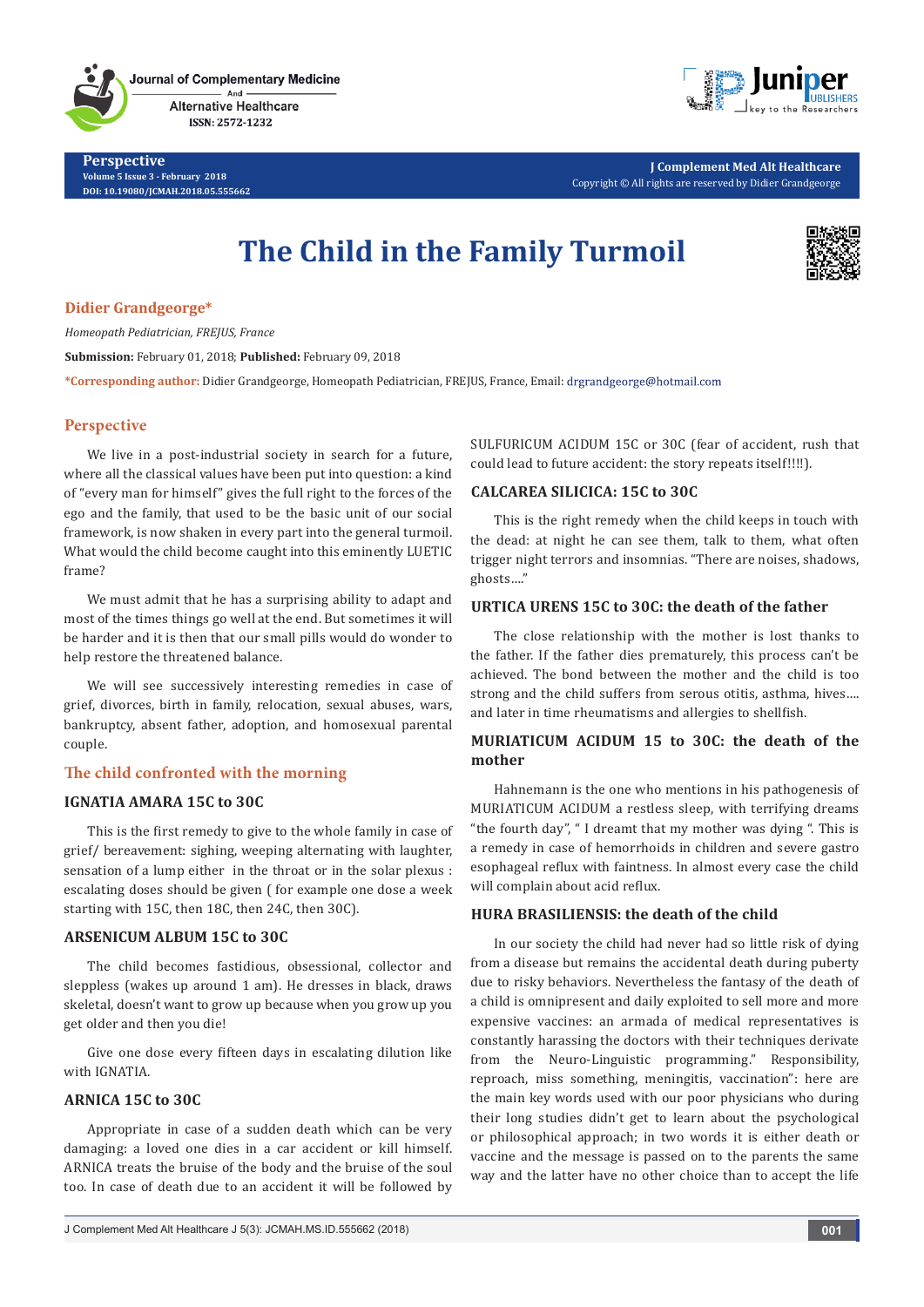saver vaccine. The revenues of this industry are countable in billions of euros what increase our social deficits and lead to numerous delocalization. …. Those anxious parents will come to their sense thanks to this remedy that will solve numerous of rheumatism troubles.

#### **The child confronted with the divorce of his parents**

#### **IGNATIA AMARA: There is no more love (15C to 30C)**

Like after a death, this is the chosen remedy in acute when the parents get separated: the child loses sleep, somatizes with a constant cough or with stomach ache, he is constantly sighing, goes easily from laughing to crying, complains about a lump in the throat….

# **PHOSPHORICUM ACIDUM 15C to 30C: A huge loss of energy**

Suddenly the child feels very tired, wants to sleep all the time, loses his hair, suffers from chronic diarrhea, and loses weight. We can notice stained nails, greasy and thin hair, and intolerance to orange juice…..

#### **LACHESIS MUTUS 15C to 30C: Jealousy**

The child is alone with a depressed parent who will take him in his own bed to sleep: all the conditions are met for the Oedipus complex. The same if there is a sudden arriving of a child of the same age that will create an intolerable competition: he becomes restless, loquacious and can't stay focus, catch affections on the left side of the body, evolving to the right side. Furthermore he becomes very sensitive to insects bites and brings back lice from school.

## **NATRUM CARBONICUM 15C to 30C: the search of the lost harmony**

The child dreams to see the lost harmony in the family being restored. Hypersensitive he indulges himself with music, especially piano. He runs away from the sun, gets white stains on the face, suffers from encopresis, and turns his ankles. A key symptom: he refuses to eat honey what is the symbol of the perfect harmony experienced during the honey moon period.

#### **BAPTISIA 7C to30C: reconstitution of the family jigsaw**

Suddenly the child starts having painless angina, what is typical from this remedy. The family is broken into pieces and he dreams to pick up the pieces and put things together again.

#### **SYMPHYTUM 15C to 30C: to re-solder the parental couple**

Quite often a divorce creates some fractures, a family fracture: SYMPHYTUM, the comfrey root, will re-solder the bones and the couple (to give to each parent) if it is not too late….the holy spirit becomes a man: it is necessary to have a foot into the third dimension of love to be able to stay still in the very unstable second dimension: it used to be the meaning of the religious engagement in the traditional marriages but it is very

rare nowadays….

#### **ANACARDIUM ORIENTAL: The choice 15C to 30C**

The child is torn apart between the two families: on both side he is under any kind of psychological pressure to make him deny the other one who is denigrated. Quite often it is a case of share custody with residence alternating. The child is faced with a great indecision, becomes nasty, cruel with animals and suffers from multiple somatizations for which we hesitate: allopathic medicine, homeopathy treatment or both…. The worth case scenario would be that one part is rejected and it ends up in a parental alienation…..

#### **COCCUS CACTI: to get rid of the stranger**

This remedy is well known to eject the foreign bodies, cinders in the eye. The child will develop a whooping cough with a great accumulation of sticky mucus that he vomits. The foreign body to eject is the new friend of the mother or the little brother imposed on him…

#### **The child confronted with births in family**

The jealousy is the predominant feeling because the new born baby gets all the attention of the mother and is the center of all the care especially when the oldest child used to be a lonely child and therefore "the center of the world" of the family.

## **LACHESIS MUTUS 15C to 30 C or even 1M, 10M : ŒDIPE, when you hold us…**

The dictatorial child expresses his jealousy with a continuous flood of words, some somatizations on the left side of the body, or shifting from the left side to the right side. Lice are a good marker of this remedy: lice have to be killed (the lice are said "les poux" in French what sounds like "l'époux", meaning the husband); the husband meaning the father. We are in the heart of the Oedipus complex. To be noticed a touch of hemorrhage, for example a left sided epistaxis.

## **HYOSCYAMUS NIGER: the jealous exhibitionist; 15C to 30C or even 1M or 10M**

The child is not dictatorial as with LACHESIS but he catches any opportunities to get himself totally naked and wanders like that in front of everybody. He is faced with all kind of fears and adopts a baby behavior with silly fits of laughter.

## **PULSATILLA: never leaves the mother; 15C to 30 C or even 1M or 10M**

The arriving of a little sister or a little brother is experienced as a true betrayal what will induce a depression that can be severe: I saw a young girl firing a bullet in her own head and after a miraculous surgery she ended up in a psychiatric ward where she had a totally regressive behavior. But she improved in a spectacular way after being given some doses of PULSATILLA; the child sucks his tomb and covers himself with teddy bears to sleep….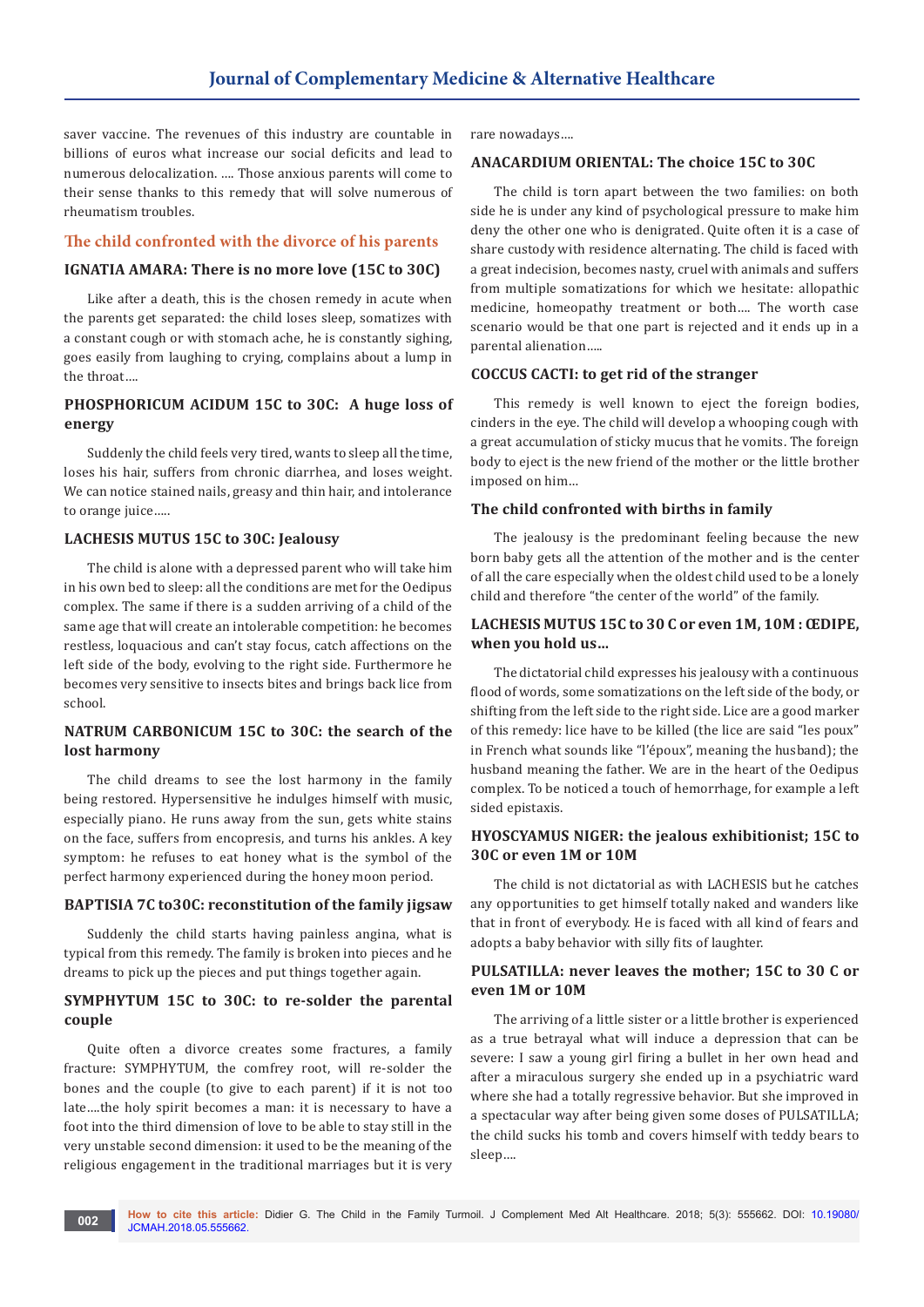**VERATRUM ALBUM:** the one who lies is a dreamer! (In French a lie is said mensonge what sounds like ment (he lies) and songe (dreams) combined together) 15C to 30 C or even 1M, 10M

The arriving of a second child is experienced as a fall from the pedestal and the child takes refuge in an imaginary world full of princesses and princes. He fantasizes, tells the neighbors that his parents beats him up! At a physical level, he will experience severe diarrhea with dehydration what will require an hospitalization to put the child on the drip/ infusion: in French infusion can sounds like father fusion/ fusion with the father (per sounds like père what means father and fusion), then the fusion with the father will allow the child to escape the exclusive relationship with the mother.

#### **The relocation**

The first relocation in life is the birth and the last one is the death: every move will reawake the anxiety related to the experience of those two compulsory passages!

#### **IGNATIA AMARA: the loss of love**

The child changes area and will not be able to see his school friends anymore. The child might have an angina the first day at school: the throat is painful, but, paradoxically, he is able to eat hard bred but can't swallow the bowl of milk!

## **CAPSICUM: nostalgia for a lost paradise**

The child takes refuge in food; it is the regression to the oral stage and obesity: it can be noticed thanks to his red cheeks without fever and his tendency to otitis……

#### **MEZEREUM: the loss of reference**

The child is disorientated: all his usual references have disappeared. Consequently he suffers from bilateral maxillary sinusitis: he snores at night, he dribbles saliva with an open mouth, complains about stomach ache and teeth are covered with tartar: two doses of MEZEREUM in 15C in an interval of two days will do wonder.

## **PHOSPHORICUM ACIDUM: the exhausting deep sorrow**

The child loses weight, loses his hair, wants to sleep all the time, has white spots on the nails and can't drink his orange juice any more at breakfast.

## **NITRICUM ACIDUM: it is unforgivable!**

The relocation has been experienced as an unforgivable affront; the child is constantly in a bad mood and remains silent. He is noticeable thanks to his verruca and his taste for the piece of fat he grabs from his neighbor's plates!

# **CLEMATIS ERECTA: unjustly accused arrested and deported**

We can think about the DREYFUS affair, about the several deportations that happened during the last war and that have haunted the family history. The child is sickly and suffers from

skin troubles such as ringworm and various neuralgias that will get worst at full moon.

#### **The child faced with sexual abuses**

Since FREUD we know that there is an infantile sexuality especially at the phallic stage when the child exhibits his sex and the Oedipus complex when he tries to get the attention of an adult by adopting some behaviors that can be a bit lascivious at time: but it doesn't diminish the responsibility of the depraved adults who will commit the irreparable by bringing the child into their immature and perverse sexual fantasies. To restore the balance of a pedophile we described somewhere else the remedy VERBASCUM THAPSUS.

## **CRESOLUM: Rape before puberty**

This is not a very well-known remedy that does wonder with people who experienced a rape during their childhood, before the puberty. After few doses they will be healthy again and are serene. I think for example about the observation of a mother suffering from various unexplained fainting who brought me one day a health book she has just found again hidden inside a cupboard : at the fourth month examination the GP wrote in a not very legible way "very dilated anal orifice". With few doses of CRESOLUM 15C to 30C she was able to find again a good general balance.

#### **KREOSOTUM: Rape after puberty**

The episode can have been completely buried in the depth of the unconscious so much that only some somatic troubles remain such as white corrosive discharges, or even a vaginal cancer. A mother suffering from various troubles ask me some advices so I sent her to one of my GP colleague who will hesitate between SEPIA and KREOSOTUM. At the end he will chose KREOSOTUM one dose in 15C: few days after taking the remedy she reads again my book "homeopathy a path of life" and sees that this remedy can be in relation to rapes: suddenly she sees the scene when her uncle rapes her and understands her troubles and the discomfort she feels during the family reunion when this person is present …..

## **The child and the war**

War is the most awful things the man has never invented and unfortunately he never gets tired of it. There are murders, rapes, wounds, the din of the bombs and the prisoners (CARCINOSINUM)… all this leaves marks that will be passed on to the future generations.

GERMANIUM METALLICUM: the war atmosphere.

A young girl who has been suffering from asthma since childhood had shingles at the age of three (shingles in French is said zona and a - zone means without any territory). I asked her what she wants to do next year, after the baccalaureat: "I want to study medicine! Where in Marseille? No in TEL AVIV I am a Jew and I wish to go to Israel to study medicine after my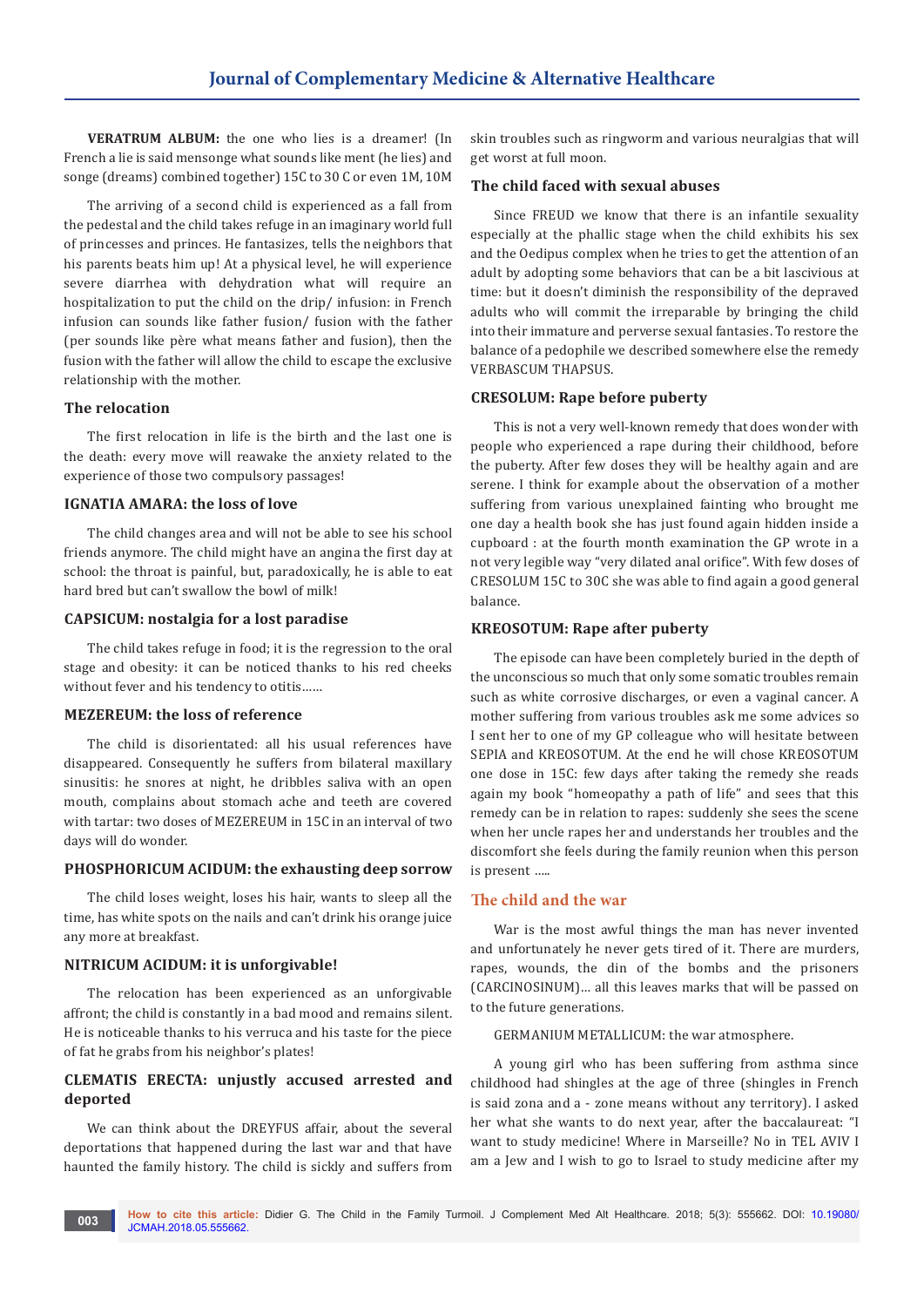military service. I like the idea of fighting for my country ". Then I decided to give her few pills of GERMANIUM METALLICUM in 200C. Three days after she rang me: the shingles are out on my chest: after what the respiratory state will get stabilized and she will stay in Marseille for her studies….

The shingles is an excellent point of call for GERMANIUM METALLICUM which pathogenesis was realized by JEREMY SHERR in ENGLAND.

ACONITUM NAPELLUS: « I was just a little kid in a universe of dead »

It is what tells us Jerome whose family was killed by a bombing. Precocious, brilliant, he seems to be in a hurry and very agitated the mind always on alert: "I think about death every day and I can tell you that it is at 11 am".

ARSENICUM ALBUM: « you are dust and to dust you shall return »

He thinks that there is nothing after death and becomes agitated, meticulous, obsessed. He suffers from asthma: the thermal treatment in la BOURBOULE will do wonder (it is a sulfated water containing arsenic)

IGNATIA: to deal with the disappearance of the loved one.

Life becomes a valley of tears after all the misfortunes experienced during wars.

The child confronted with the bankruptcy of his parents

Our time is unfortunately prone to economical failures, unemployment, bankruptcy… it is the stress about challenging end of month, the over indebtedness, bank banned and the bailiffs. The child lives story of expulsions, shame and social regression.

#### **BRYONIA: the uprooted**

Further to the fear of poverty (AMBRA GRISEA, BRYONIA, CALCAREA CARBONICA, CALCAREA FLUORICA, CALCAREA SILICICA, CHLORUM, KALIUM CARBONICUM, MELILOTUS, NUX VOMICA,

PSORINUM, PULSATILLA, SEPIA, SULFUR) there is also the anxiety of being uprooted: one has to leave a familiar environment to go and live in a smaller place in a high crime area. Therefore the child will have pneumonia with pleural reaction …

#### **BARYTA CARBONICA: the shame**

The child is ashamed of his own situation of degradation what will make him hide and keep a low profile. The mathematic brain stops working and the scores plummet, everything is confused: as could say MICHEL ZALA « the man who is down is laughed at ». The child has large tonsils, snores and has sleep apnea (OPIUM).

#### **VERATRUM ALBUM: the lie**

He will make things up to hide the reality of the situation

even if he suffers from severe diarrhea as mentioned above.

#### **NITRICUM ACIDUM: an unforgivable situation**

The degradation is due to the wrongdoing of others: it is unforgivable and the life will be lived rigidly and unhappily even if it is at the cost of suffering for example from cholesteatoma.

#### **COLCHICUM: the old and ruined nobility**

Despites a severe ruin one wants to keep the stylish collar: one of the big somatization at the teenage stage is the Sacrococcygeal cysts that will constraint the poor girl to show off her bottom for weeks at the hospital….

#### **The absent father**

The father can be absent either physically or morally, absorbed by his fight to earn money for the family life.

# **NATRUM MURIATICUM: the father who doesn't communicate well**

The child himself will start talking very late and will stay secret: no one knows what is going on at school for example. He will have asthma every evening at 10 O'clock and will gorge with bread and salt, unless he is gluten intolerant.

#### **COPAÏVA: the child with no father**

**A patient told me:** « I am from an unknown father and a too well known mother ». My father disappeared when my mother was pregnant and we never heard of him again. The child will suffer from any kind of troubles such as chronic mucus of the respiratory ways for example or mucus in the bladder and hives.

#### **ASARUM EUROPEANUM: born from a European chance**

The child suffers from hypersensitivity to small noises what symbolized the rumor: his father is not his biological father: there is some doubts, the mother used to be with another man before and at the time of their encounter.

Sometimes and it is very common nowadays, the child is from a gamete donors that were implanted in BARCELONA…. And he suffers from chronic insomnia for example.

#### **The homosexual parents**

This is a more and more common situation: to my opinion it goes quite well as one of the two partner plays naturally a feminine role and the other one the masculine polarity. Said that we must see what those children will become in the long term; but we can have a fair idea as after the big world wars where thousands of men were killed, a lot of children for example were brought up in an exclusively feminine environment and they did adjust.

#### **The adoption**

The biggest stress experienced by the child is the moment when the mother decides to abandon him and get emotionally detached: KENT is the one who discovered MAGNESIA